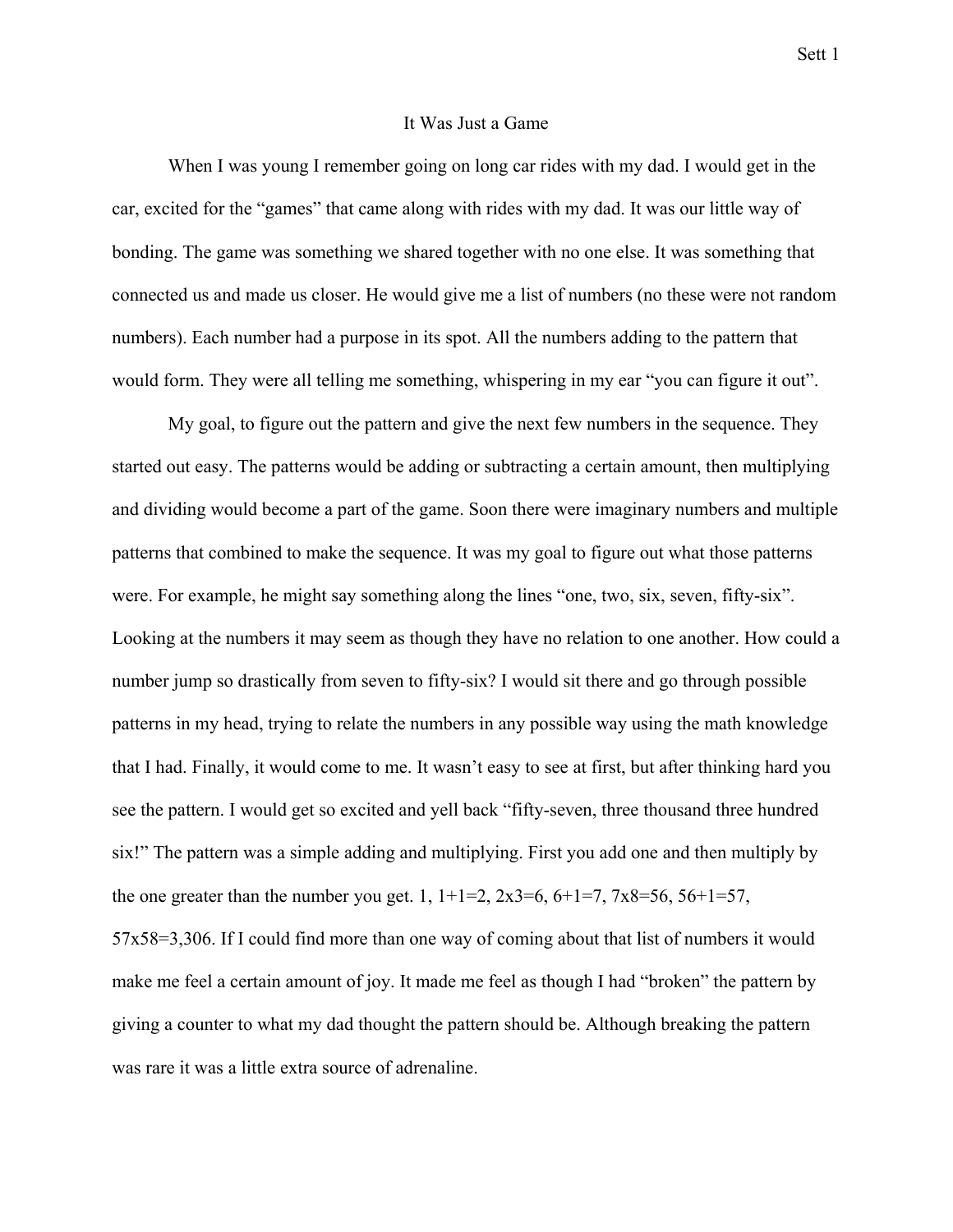I became very good at this game. It became a challenge; How fast can I solve the pattern? I oddly looked forward to these games in the car. The game became instinctual. Once I got in the car I knew exactly what would happen. When I tried to explain to my friends why I found it so enjoyable I could not find words to describe it. It was unexplainable. It was all about reading the numbers, trying to comprehend what they were trying to tell you. I would ask myself "How does this number relate to the previous or the one to come?" From those little games in the car my intrigue in math began.

 I just loved the art of numbers. I just loved the way it was so calculated and meticulous. I just loved the way the numbers spoke to me. I just loved math.

 In sixth grade everyone took a standardized test. This test was to decide which students would be skipping seventh grade math and moving straight to eighth grade math. Out of the whole sixth grade class only thirty would be chosen for this opportunity. For me this was not something that would be horrible to be in. I enjoyed math so much that it didn't seem like a school-related subject. I made it a necessity that I get into that class. It was not just because I was hard on myself, but more that I loved math and wanted to extend that knowledge.

When the test came around I blew through it quickly. In my head I played through the games. Slowly connecting one number to the others in the problem. I found myself understanding problems that were unfamiliar to me just by finding patterns like I did as a little girl. Next thing I knew I was done with the test. I anxiously waited to find out the results . Even though I had made math a game in my head I have always taken it very seriously. I have never felt like I have thought of it any less than what it truly is. I know that math is very hard and that there are so many aspects to it and I think that is what draws me to it so much. When I got into the class I was so excited. Getting in meant that I had successfully learned the language of the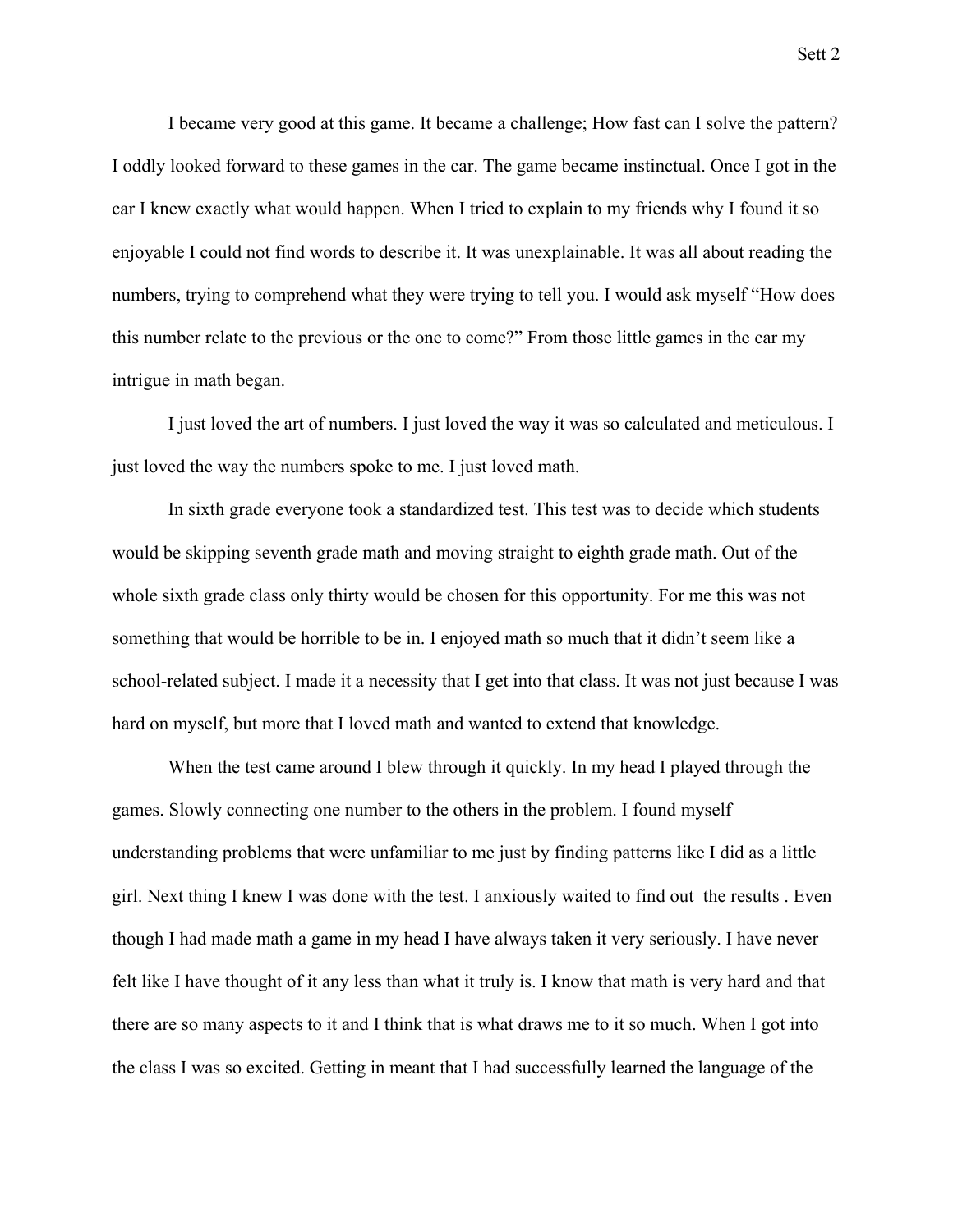numbers (at least to a 6th graders knowledge). All of those games in the car were fun but also helped me succeed. I felt special knowing that I had done well in something I loved. It was a privilege to get into the class, and a privilege that I had earned.

 The teacher that taught the class was my math teacher for three years. My whole middle school math was surrounded and enriched by this teacher. Her name was Mrs Windle. Although she never could quite say my name right (it would always be AN-DREE-uh or on-DREE-uh) I learned so much about myself and the capabilities I had. She pushed me to think outside the box and to not be complacent with knowing only one way to do something. There is no conventional way that math should be done. Just like synonyms in writing there were synonyms for math. You could say 2+2 or 1+3, but they both meant four. She gave me more drive to be adventurous and dare-devilish when it came to solving a problem. I began to wonder other ways to write problems or get the desired answer.

 As I went through school I added to my math vocabulary. Slowly growing and putting together the pieces that made up math. I loved the language and I became so fluent in it that it became second nature. The car ride games slowly faded and became less frequent. As my knowledge grew the game became too easy and just stopped giving me that feeling of adrenaline that it once gave me. Nothing bad, I just outgrew the little math game. My knowledge in math had surpassed anything that could be placed into a pattern. By my senior year in high school I had taken every possible higher level math class offered at my school and passed both AP exams that I had taken. It made me feel so great about myself.

I had worked so hard to understand and become one with math. It was all paying off. With all this hard work I had put into schooling, applying for college was very nerve wrecking. I had applied to many universities and a few were on the top of my list. I knew very little about

Sett 3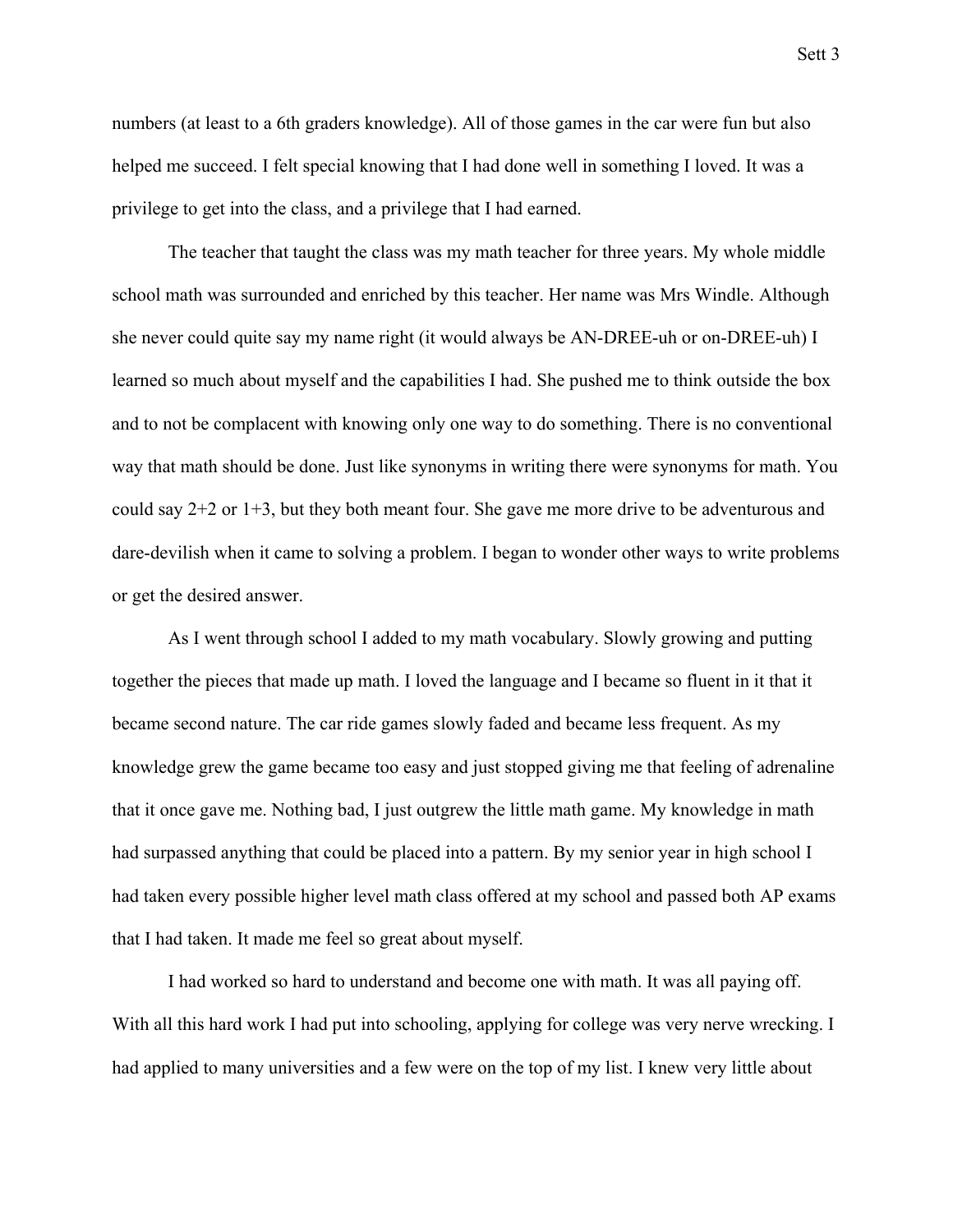Davis but from the little I did know it seemed like a good college.

 Once I got to Davis I realized I was no longer the top of the class. Everyone here is incredibly smart and has so much to offer to the university. I was not prepared for that. I was so used to being able to breeze through every math class that I had taken. Coming to Davis I finally felt that rush of adrenaline that I had felt as a kid, sitting in the car. It had come back and the feeling was great. My peers challenged me and I had to try harder to stay on the top of the curve. Although everyone is so very smart here I feel like I still had a small advantage over them.

 I realized subconsciously that I had incorporated those small little games in the car into my classes. I thought of math in a different way than my peers. As my classes have gotten harder I often find myself looking for patterns in problems. By finding patterns it makes future questions easier to solve. Sometimes I solve complete problems by finding patterns from previous problems that I had encountered. When I am asked how to do something I refer to those patterns not realizing that those patterns are in my head and no one else understands them.

 Throughout my life I have always played these games in my head. These number games kept me entertained. Through everything it was something I knew I could rely on. It was a language that was familiar to me. I had grown up loving the numbers and the way they spoke to me. Unlike other subjects math is universal. Anyone around the world can learn to appreciate numbers. Numbers are the same anywhere you go. I once had a teacher tell me math and numbers are the universal language of the world. No matter where you are two plus two will always be equal to four. That has really stayed with me. It has made me want to keep growing in the language. I have always thought that if I learned the numbers then I could in theory "speak" to anyone around the world. It has made me want to grow in math and never be okay with just knowing the math that I have to know. It truly is magnificent that we can all understand this